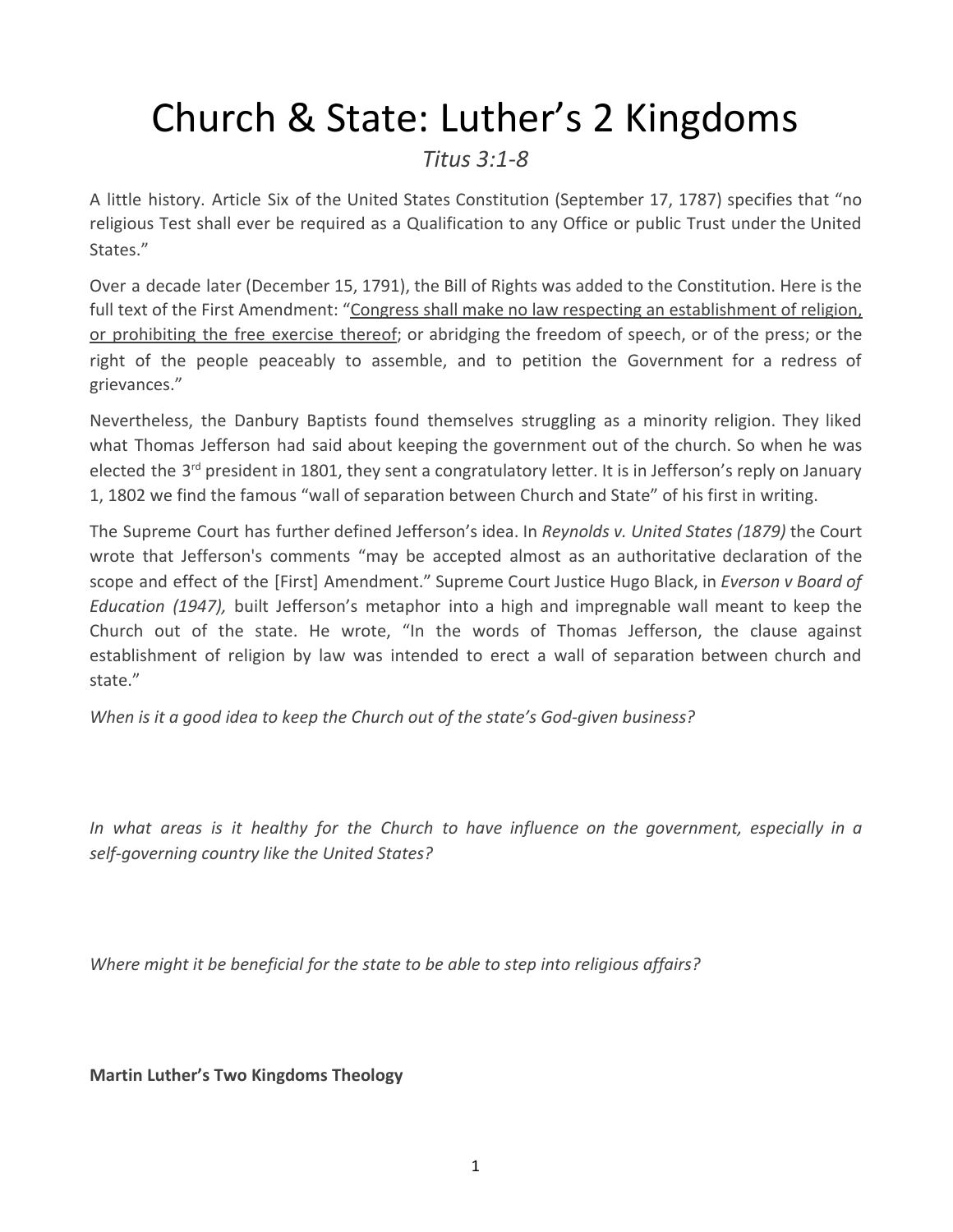Founding fathers such as James Madison were deeply indebted to Martin Luther's "Two Kingdoms Theology." According to this teaching, God is active in both the realm of the state (the left-hand kingdom) and the realm of the Church (the right-hand kingdom). Through the state God brings law and order to society (Romans 13:1-7); through His Church He brings forgiveness and faith through Jesus Christ His Son (Luke 24:44-48). Neither "kingdom" can function well without the other. However, the "kingdoms" should never be co-mingled; nor should the state try to be the Church, nor the Church try to be the state.

*Why is it important to remember that God is active in both the Church and the state?*

*Why is it important for Christians to be active members of both Church and state?*

What might happen if the "kingdoms" were to be co-mingled? Or the state tries to be the Church? Or *the Church tries to be the state?*

**Read Titus 3:1-8.**

*What benefits does it bring to society when Christians follow these reminders?*

*What are some ways Christians can bring godly living into public debate?*

People have strong opinions when asked the question, "Is America a Christian nation?" Some cite the motto on our currency, "In God We Trust," and the words of our Pledge of Allegiance, "one Nation under God," to argue we are. Others argue those terms were incorporated much later in the Civil War (currency) and the 1950s (Pledge). They appeal to the 1797 Treaty of Tripoli to argue that from the start we never considered ourselves a Christian nation: "As the Government of the United States of America is not, in any sense, founded on the Christian religion …."

*What pros and cons come out of America's freedom of religion?*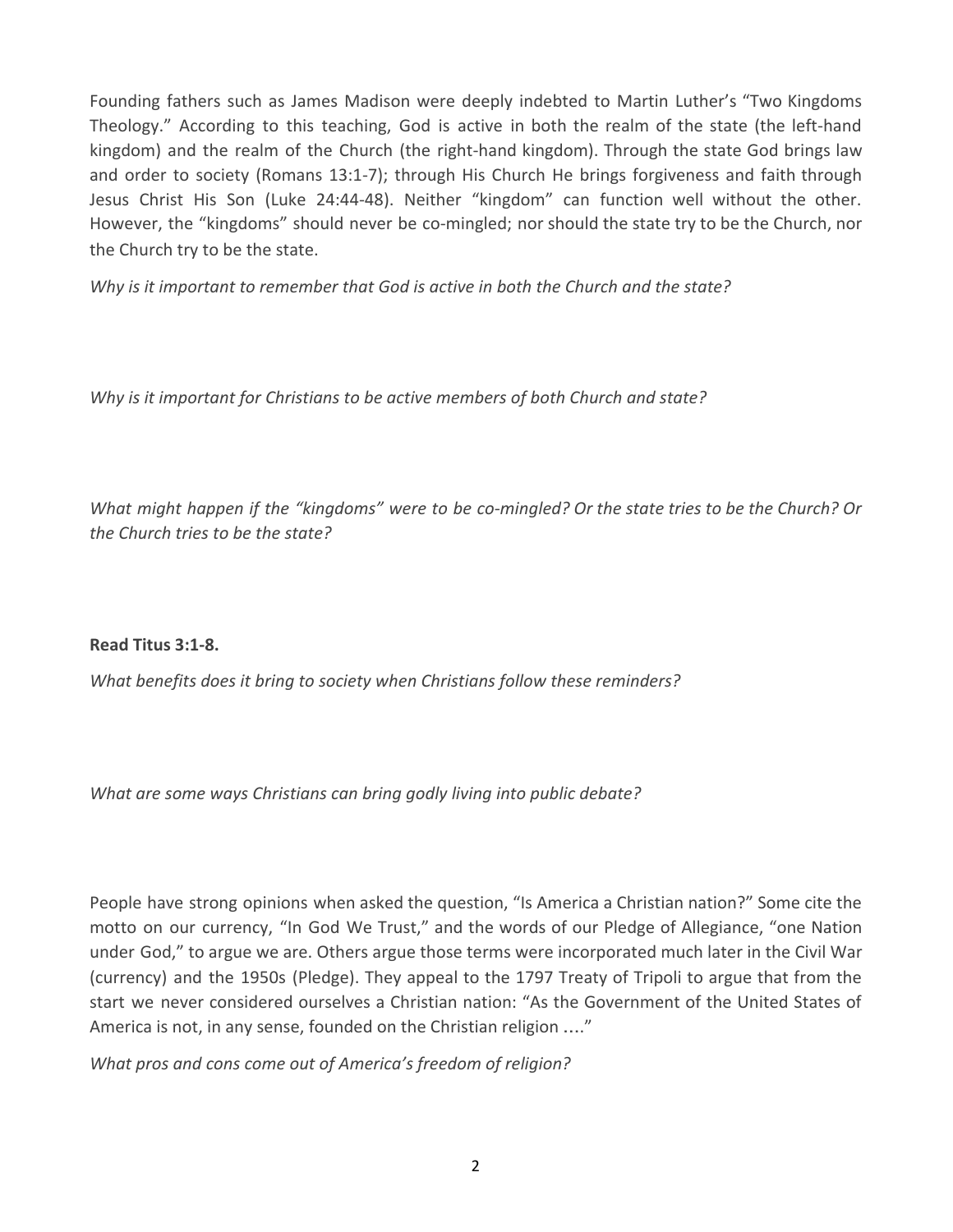*If we argue America is a Christian nation, and we recognize the freedom of religion allowed by the First Amendment, how do we "make room" for Jews, Muslims, Buddhists, Atheists, etc.?*

In Jesus' day, Rome was fairly tolerant of different religions. It only set itself in opposition to those religions that attacked social values or Roman law. Paul never asked Roman officials to help spread the Christian faith, but he wasn't afraid to use his Roman citizenship to open doors to share the Gospel.

Standing before King Agrippa II, Paul only asks for the ability to share the Gospel and for all people to be able to hear him so that they might become believers (Acts 26).

Throughout U.S. history, the U.S. Supreme Court has made many rulings favorable to Christianity. Still, sometimes it's wiser to keep government separate from church affairs and not involve it in religious matters.

*How might government best assist Christianity in America today?*

*What risks do we take when we seek government intervention on behalf of Christianity?*

Over the years, there has been a lot of debate on whether the state should be involved in meeting social needs, or if that effort should stay with churches, where it once solely resided. It is seen by some as pulling down the "Wall of Separation", a co-mingling of Luther's "Two Kingdoms" for the state to become involved in such matters.

*Why is it often better for churches to provide for people's social needs than for the state?*

*What resources might the state offer that churches can't?*

*Is there a way for both to live and work in harmony, as Luther envisioned?*